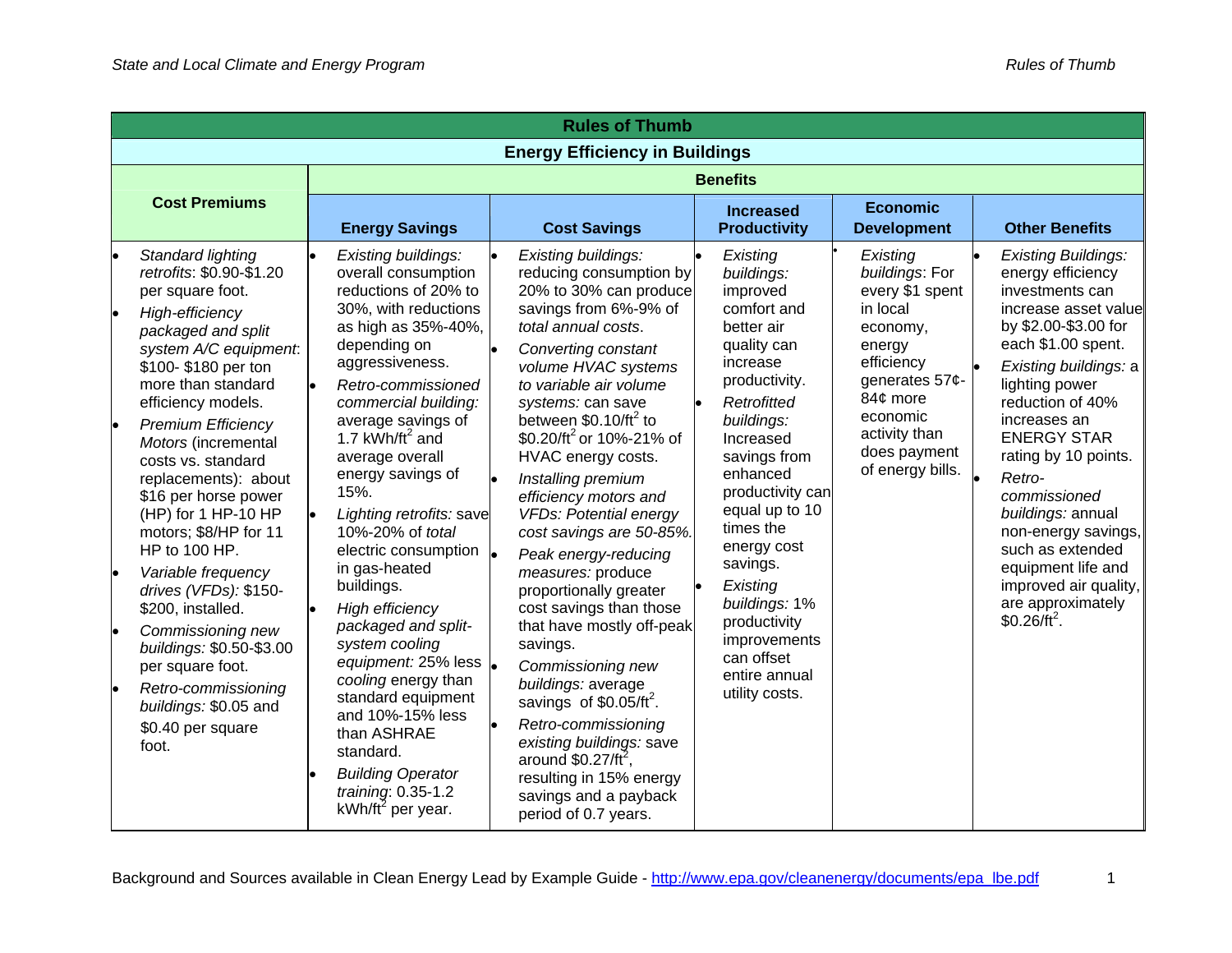| <b>Rules of Thumb</b> |                                                                                                                                                                                                                                                                                                                                                                                            |                                                                                                                                                                                                                                      |                                                                                                                                                                                                           |                                                                                                                                                                                                                                                                                                                       |                                                                                                                                                                                      |                                                                                                                                                                                                                                                                             |  |  |
|-----------------------|--------------------------------------------------------------------------------------------------------------------------------------------------------------------------------------------------------------------------------------------------------------------------------------------------------------------------------------------------------------------------------------------|--------------------------------------------------------------------------------------------------------------------------------------------------------------------------------------------------------------------------------------|-----------------------------------------------------------------------------------------------------------------------------------------------------------------------------------------------------------|-----------------------------------------------------------------------------------------------------------------------------------------------------------------------------------------------------------------------------------------------------------------------------------------------------------------------|--------------------------------------------------------------------------------------------------------------------------------------------------------------------------------------|-----------------------------------------------------------------------------------------------------------------------------------------------------------------------------------------------------------------------------------------------------------------------------|--|--|
|                       | <b>Green Buildings</b>                                                                                                                                                                                                                                                                                                                                                                     |                                                                                                                                                                                                                                      |                                                                                                                                                                                                           |                                                                                                                                                                                                                                                                                                                       |                                                                                                                                                                                      |                                                                                                                                                                                                                                                                             |  |  |
|                       | <b>Benefits</b>                                                                                                                                                                                                                                                                                                                                                                            |                                                                                                                                                                                                                                      |                                                                                                                                                                                                           |                                                                                                                                                                                                                                                                                                                       |                                                                                                                                                                                      |                                                                                                                                                                                                                                                                             |  |  |
| <b>Cost Premiums</b>  |                                                                                                                                                                                                                                                                                                                                                                                            | <b>Energy Savings</b>                                                                                                                                                                                                                | <b>Cost Savings</b>                                                                                                                                                                                       | <b>Increased Productivity</b>                                                                                                                                                                                                                                                                                         | <b>Average Period</b><br>Payback (years)                                                                                                                                             | <b>Other Benefits</b>                                                                                                                                                                                                                                                       |  |  |
|                       | Green buildings: cost<br>premiums average<br>$$3/ft^2$-$5/ft^2$ , or less<br>than 2% of initial costs.<br>New high-performance<br>green buildings: cost<br>premium range from<br>2%-7%, depending on<br>the specific design<br>features integrated.<br>LEED green buildings:<br>additional cost of<br>certified projects: 0%-<br>2.5%, Silver 0%-3.5%,<br>Gold 0.5%-5%,<br>Platinum 4.5%+. | New green<br>buildings: mean<br>savings is 27%;<br>mean value for<br>actual<br>consumption is<br>1% lower than<br>modeled.<br>New green<br>buildings: 50%<br>reduced<br>consumption<br>compared to<br>conventional<br>new buildings. | New green<br>buildings: energy<br>cost savings<br>compared to<br>conventional<br>design as high<br>as $$0.47/ft^2$ .<br>Commissioning<br>new buildings:<br>average savings<br>of \$0.05/ft <sup>2</sup> . | Installing high-<br>performance lighting:<br>productivity<br>improvements of 0.7%-<br>26% with a median of<br>$3.2\%$ .<br>Incorporating<br>daylighting: productivity<br>improvements of 0.45%<br>-40%, mean of 5.5%.<br>Increasing natural<br>ventilation: productivity<br>improvements of 3%-<br>18%, mean of 8.5%. | High-<br>performance<br>buildings:<br>simple<br>payback<br>period can be<br>as short as<br>2.0 years for<br>offices, 2.1<br>years for<br>libraries, and<br>2.6 years for<br>schools. | GHG emissions reductions:<br>as high as 36%.<br>Reduced indoor and outdoor<br>water consumption: 30% and<br>50%, respectively.<br>Reduced waste consumption:<br>50%-75%.<br>Value of non-energy benefits:<br>25%-50% of the value of<br>annual electricity cost<br>savings. |  |  |

| <b>Energy-Efficient Product Procurement - All Products</b>                                                                                              |                                                                                                            |                                                                                                                            |                                          |                                                                                                                                                                                                                             |  |  |
|---------------------------------------------------------------------------------------------------------------------------------------------------------|------------------------------------------------------------------------------------------------------------|----------------------------------------------------------------------------------------------------------------------------|------------------------------------------|-----------------------------------------------------------------------------------------------------------------------------------------------------------------------------------------------------------------------------|--|--|
|                                                                                                                                                         | <b>Benefits</b>                                                                                            |                                                                                                                            |                                          |                                                                                                                                                                                                                             |  |  |
| <b>Cost Premiums</b>                                                                                                                                    | <b>Energy Savings</b>                                                                                      | <b>Energy Cost Savings</b>                                                                                                 | <b>Average Payback</b><br>Period (years) | <b>Emission Reductions</b>                                                                                                                                                                                                  |  |  |
| Energy-efficient as<br>opposed to<br>conventional products:<br>cost premium varies<br>with each product, but<br>most often the<br>difference is slight. | Energy-efficient product.<br>procurement: savings of<br>3%-12% of total<br>building energy<br>consumption. | Energy-efficient product<br>procurement: energy cost<br>savings of 4%-17% relative to<br>total commercial energy<br>costs. |                                          | 1 MWh of electricity saved:<br>through energy-efficient<br>product procurement equals<br>emissions reductions of.<br>1,364 pounds of $CO2$<br>-<br>5.6 pounds of $SO2$<br>$\overline{\phantom{0}}$<br>2.2 pounds $NOx$<br>— |  |  |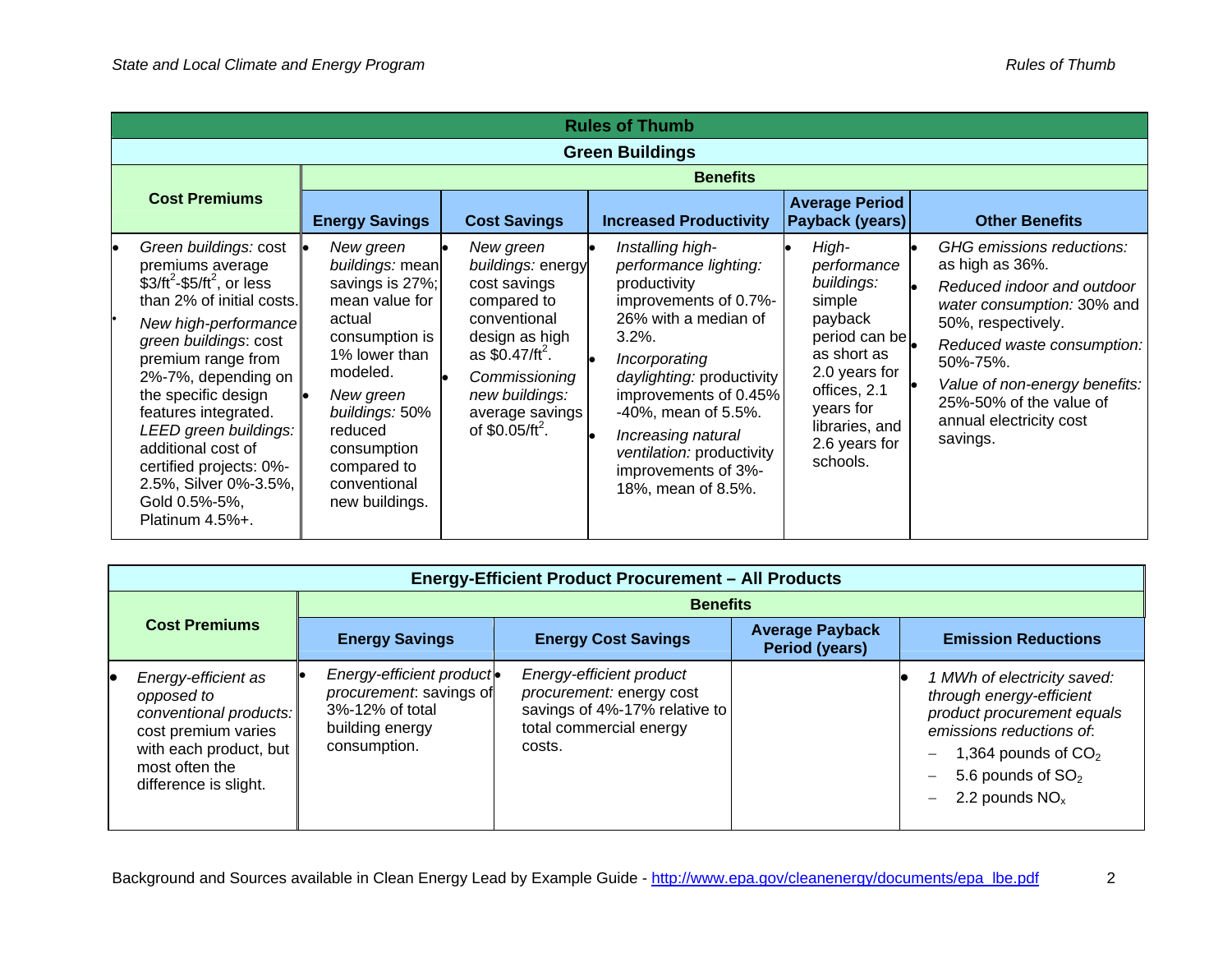| <b>Rules of Thumb</b>                        |                                                           |                                                                             |                                               |  |  |  |
|----------------------------------------------|-----------------------------------------------------------|-----------------------------------------------------------------------------|-----------------------------------------------|--|--|--|
|                                              | Energy-Efficient Product Procurement - By Type of Product |                                                                             |                                               |  |  |  |
| <b>Product Category</b>                      | <b>Effective Date of Current</b><br><b>Specification</b>  | <b>Percent Savings</b><br><b>Compared to</b><br><b>Conventional Product</b> | <b>Cost-effectiveness (payback period)</b>    |  |  |  |
| <b>Appliances</b>                            |                                                           |                                                                             |                                               |  |  |  |
| <b>Dehumidifiers</b>                         | October 2006                                              | 15%                                                                         | 0 years (typically no retail cost premium)    |  |  |  |
| <b>Dishwashers</b>                           | January 2007                                              | 40%                                                                         | 0 years (typically no retail cost premium)    |  |  |  |
| Refrigerators and freezers                   | April 2008                                                | 15%                                                                         | 4 years (refrigerators)<br>6 years (freezers) |  |  |  |
| Room air conditioners                        | November 2005                                             | 10%                                                                         | Not available                                 |  |  |  |
| Room air cleaners                            | <b>July 2004</b>                                          | 45%                                                                         | 0 years (typically no retail cost premium)    |  |  |  |
|                                              | <b>Electronics</b>                                        |                                                                             |                                               |  |  |  |
| Battery charging systems                     | January 2006                                              | 35%                                                                         | 0 years (typically no retail cost premium)    |  |  |  |
| <b>DVD</b> products                          | January 2003                                              | 60%                                                                         | 0 years (typically no retail cost premium)    |  |  |  |
| External power adapters                      | January 2005                                              | 35%                                                                         | 0 years (typically no retail cost premium)    |  |  |  |
| <b>Televisions</b>                           | November 2008                                             | 25%                                                                         | 0 years (typically no retail cost premium)    |  |  |  |
| <b>Envelope</b>                              |                                                           |                                                                             |                                               |  |  |  |
| Roof products                                | December 2007                                             | Not available                                                               | $<$ 4 years                                   |  |  |  |
|                                              | <b>Lighting</b>                                           |                                                                             |                                               |  |  |  |
| Compact fluorescent lamps                    | January 2004                                              | 75%                                                                         | $<$ 1 year                                    |  |  |  |
|                                              | <b>Office Equipment</b>                                   |                                                                             |                                               |  |  |  |
| Computers                                    | <b>July 2007</b>                                          | 25% - 50%                                                                   | 0 years (typically no retail cost premium)    |  |  |  |
| Copiers                                      | April 2007                                                | 65%                                                                         | 0 years (typically no retail cost premium)    |  |  |  |
| <b>Monitors</b>                              | <b>July 2007</b>                                          | 25%                                                                         | 0 years (typically no retail cost premium)    |  |  |  |
| <b>Multifunction Devices</b>                 | April 2007                                                | 20%                                                                         | 0 years (typically no retail cost premium)    |  |  |  |
| Printers, fax machines, and mailing machines | April 2007                                                | 15%                                                                         | 0 years (typically no retail cost premium)    |  |  |  |
| Scanners                                     | April 2007                                                | 50%                                                                         | 0 years (typically no retail cost premium)    |  |  |  |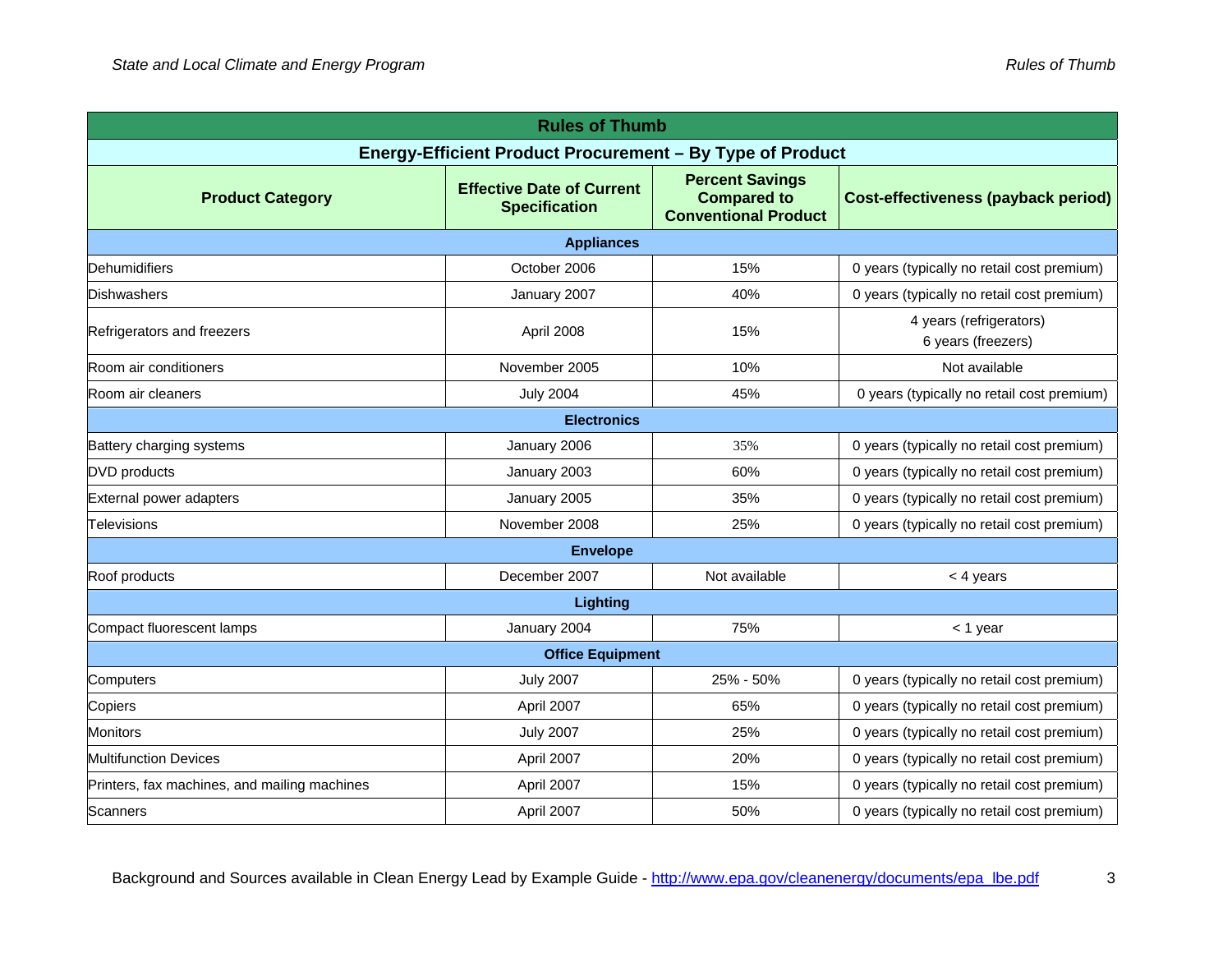| <b>Rules of Thumb</b>                                     |  |                                                                                                                               |  |                                               |                                            |  |
|-----------------------------------------------------------|--|-------------------------------------------------------------------------------------------------------------------------------|--|-----------------------------------------------|--------------------------------------------|--|
| Energy-Efficient Product Procurement - By Type of Product |  |                                                                                                                               |  |                                               |                                            |  |
| <b>Product Category</b>                                   |  | <b>Effective Date of Current</b><br><b>Percent Savings Compared to</b><br><b>Conventional Product</b><br><b>Specification</b> |  | <b>Cost-effectiveness (payback</b><br>period) |                                            |  |
|                                                           |  | <b>Heating and Cooling</b>                                                                                                    |  |                                               |                                            |  |
| Air source heat pumps                                     |  | April 2006                                                                                                                    |  | 5%                                            | $< 5$ years                                |  |
| <b>Boilers</b>                                            |  | April 2002                                                                                                                    |  | 5%                                            | $<$ 1 year                                 |  |
| Ceiling fans                                              |  | September 2006                                                                                                                |  | 45%                                           | 0 years (typically no retail cost premium) |  |
| Furnaces                                                  |  | October 2006                                                                                                                  |  | 15%                                           | < 3 years                                  |  |
| Geothermal heat pumps                                     |  | April 2001                                                                                                                    |  | 30%                                           | < 5 years for new construction             |  |
| ight commercial HVAC                                      |  | January 2004                                                                                                                  |  | 5%                                            | $<$ 1 year                                 |  |
| Ventilating fans                                          |  | October 2003                                                                                                                  |  | 70%                                           | 0 years (typically no retail cost premium) |  |
| <b>Commercial Food Service</b>                            |  |                                                                                                                               |  |                                               |                                            |  |
| Commercial dishwashers                                    |  | October 2007                                                                                                                  |  | 30%                                           | 2 years                                    |  |
| <b>Commercial fryers</b>                                  |  | August 2003                                                                                                                   |  | 15%                                           | 2 years (for typical unit)                 |  |
| Commercial ice makers                                     |  | January 2008                                                                                                                  |  | 25% - 30%                                     | 4 years (for typical unit)                 |  |
| Commercial solid door refrigerators and freezers          |  | September 2001                                                                                                                |  | 35%                                           | 1 year                                     |  |
| <b>Other</b>                                              |  |                                                                                                                               |  |                                               |                                            |  |
| Water coolers                                             |  | May 2004                                                                                                                      |  | 45 %                                          | 0 years (typically no retail cost premium) |  |
| Vending machines                                          |  | April 2004<br>August 2006 (rebuilt machines)                                                                                  |  | 40 %                                          | $<$ 1 year                                 |  |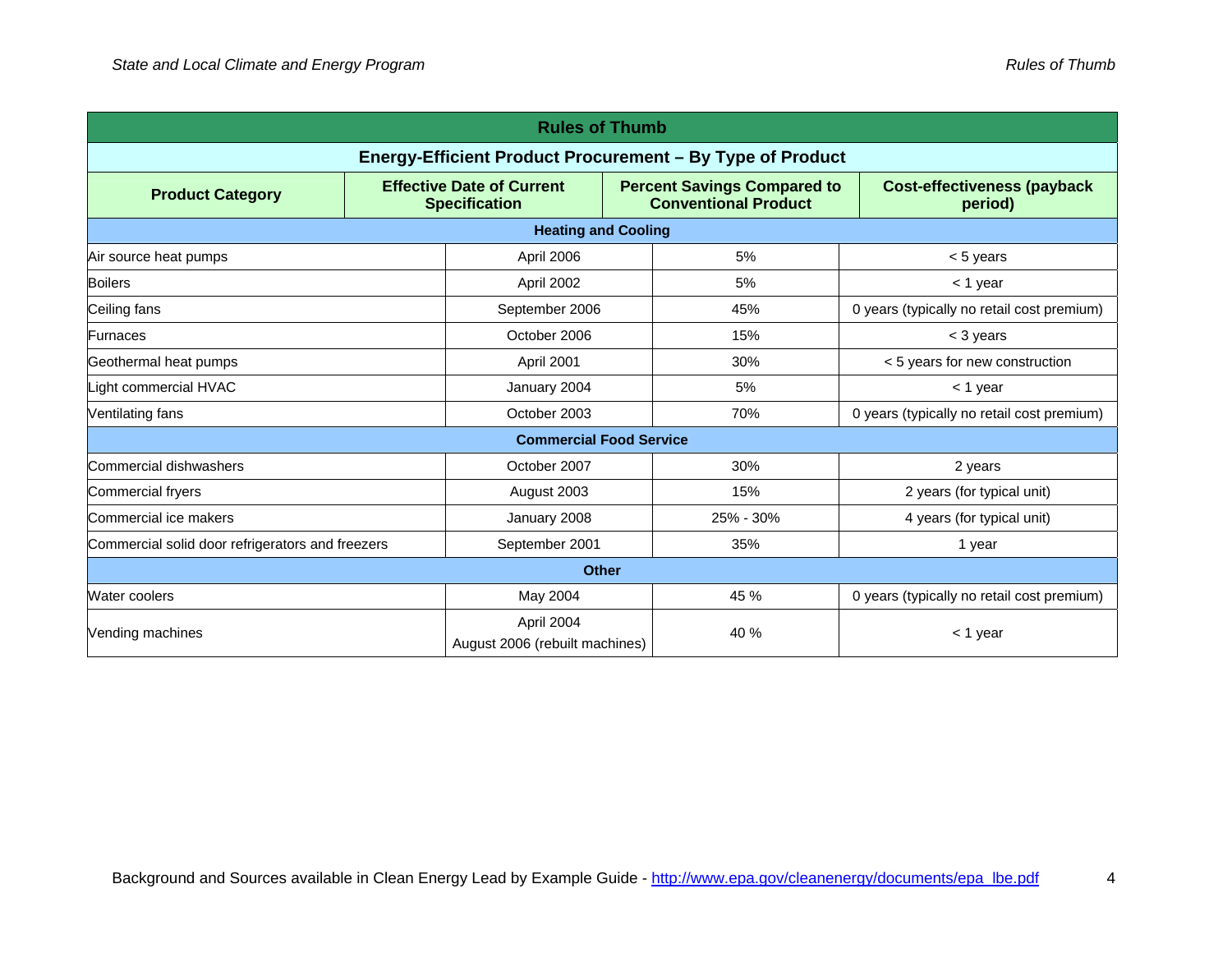|                      | <b>Rules of Thumb</b>                                                                                                                                                                                             |                       |                                                                                                                                 |                                                                                                                                                                                            |  |  |  |  |  |
|----------------------|-------------------------------------------------------------------------------------------------------------------------------------------------------------------------------------------------------------------|-----------------------|---------------------------------------------------------------------------------------------------------------------------------|--------------------------------------------------------------------------------------------------------------------------------------------------------------------------------------------|--|--|--|--|--|
|                      |                                                                                                                                                                                                                   |                       | <b>Green Power Purchases</b>                                                                                                    |                                                                                                                                                                                            |  |  |  |  |  |
| <b>Cost Premiums</b> |                                                                                                                                                                                                                   | <b>Benefits</b>       |                                                                                                                                 |                                                                                                                                                                                            |  |  |  |  |  |
|                      |                                                                                                                                                                                                                   | <b>Energy Savings</b> | <b>Energy Cost Savings</b>                                                                                                      | <b>Emission Reductions</b>                                                                                                                                                                 |  |  |  |  |  |
|                      | Green power. about 2¢/kWh.<br>Premiums vary by utility but<br>range from 0.2¢/kWh-<br>17.6¢/kWh                                                                                                                   | N/A                   | Utility green power programs:<br>For some utility green power<br>programs, the premium can be<br>negative, thus reducing energy | Purchasing 1 MWh of green power is equivalent<br>$to:$ <sup><math>\degree</math></sup><br>0.14 passenger cars not driven for one year;<br>0.52 acres of pine or fir forests storing carbon |  |  |  |  |  |
|                      | Renewable energy certificates<br>$(REG): 1¢/kWh$ (in ME) -<br>about 5¢/kWh (in MA). Solar<br>REC prices in NJ are the<br>highest at 25¢/kWh                                                                       |                       | bills. These premiums have<br>been as low as -0.13¢/kWh                                                                         | for one year;<br>16 tree seedlings grown for 10 years;<br>0.21 tons of waste recycled instead of<br>landfilled; and                                                                        |  |  |  |  |  |
|                      | RECs offered by a certificate<br>marketer: 0.5¢/kWh -<br>7.5¢/kWh, with an average of<br>2.3¢/kWh. RECs are also<br>available at \$5.50/ton $CO2$ to<br>\$12/ton $CO2$ , with an average<br>of \$9.80/ton $CO2$ . |                       |                                                                                                                                 | 71 gallons of gasoline.                                                                                                                                                                    |  |  |  |  |  |